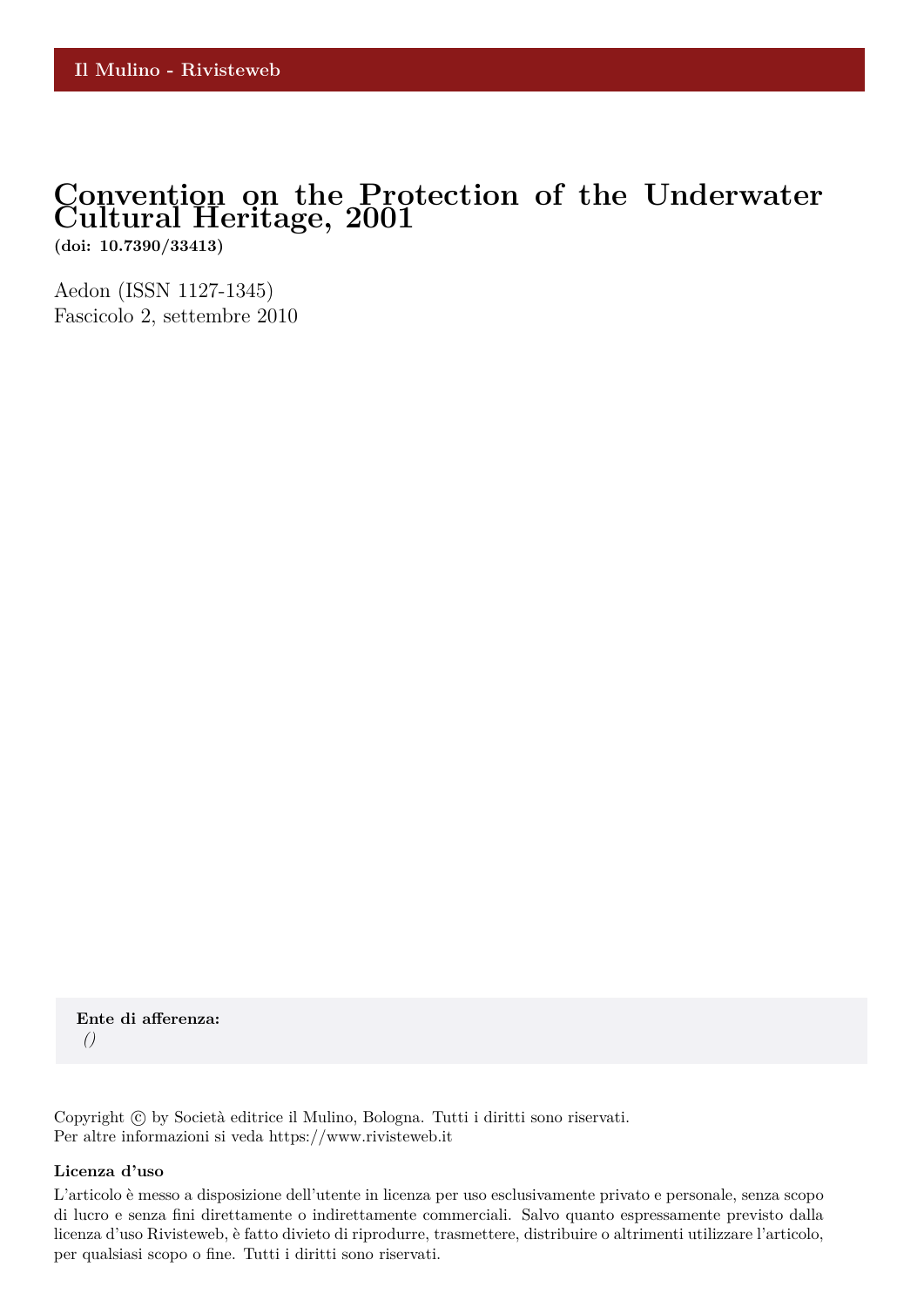<span id="page-1-0"></span>

home

numero 2, 2010, Issn 1127-1345

indice ricerca risorse web

# **Convention on the Protection of the Underwater Cultural Heritage**

(Paris, 2 November 2001)

The General Conference of the United Nations Educational, Scientific and Cultural Organization, meeting in Paris from 15 October to 3 November 2001, at its 31st session,

**Acknowledging** the importance of underwater cultural heritage as an integral part of the cultural heritage of humanity and a particularly important element in the history of peoples, nations, and their relations with each other concerning their common heritage,

**Realizing** the importance of protecting and preserving the underwater cultural heritage and that responsibility therefor rests with all States,

**Noting** growing public interest in and public appreciation of underwater cultural heritage,

**Convinced** of the importance of research, information and education to the protection and preservation of underwater cultural heritage,

**Convinced** of the public's right to enjoy the educational and recreational benefits of responsible non-intrusive access to in situ underwater cultural heritage, and of the value of public education to contribute to awareness, appreciation and protection of that heritage,

**Aware** of the fact that underwater cultural heritage is threatened by unauthorized activities directed at it, and of the need for stronger measures to prevent such activities,

**Conscious** of the need to respond appropriately to the possible negative impact on underwater cultural heritage of legitimate activities that may incidentally affect it,

**Deeply** concerned by the increasing commercial exploitation of underwater cultural heritage, and in particular by certain activities aimed at the sale, acquisition or barter of underwater cultural heritage,

**Aware** of the availability of advanced technology that enhances discovery of and access to underwater cultural heritage,

**Believing** that cooperation among States, international organizations, scientific institutions, professional organizations, archaeologists, divers, other interested parties and the public at large is essential for the protection of underwater cultural heritage,

**Considering** that survey, excavation and protection of underwater cultural heritage necessitate the availability and application of special scientific methods and the use of suitable techniques and equipment as well as a high degree of professional specialization, all of which indicate a need for uniform governing criteria,

**Realizing** the need to codify and progressively develop rules relating to the protection and preservation of underwater cultural heritage in conformity with international law and practice, including the UNESCO Convention on the Means of Prohibiting and Preventing the Illicit Import, Export and Transfer of Ownership of Cultural Property of 14 November 1970, the UNESCO Convention for the Protection of the World Cultural and Natural Heritage of 16 November 1972 and the United Nations Convention on the Law of the Sea of 10 December 1982,

**Committed** to improving the effectiveness of measures at international, regional and national levels for the preservation in situ or, if necessary for scientific or protective purposes, the careful recovery of underwater cultural heritage,

**Having** decided at its twenty-ninth session that this question should be made the subject of an international convention,

Adopts this second day of November 2001 this Convention.

# **Article 1 - Definitions**

For the purposes of this Convention: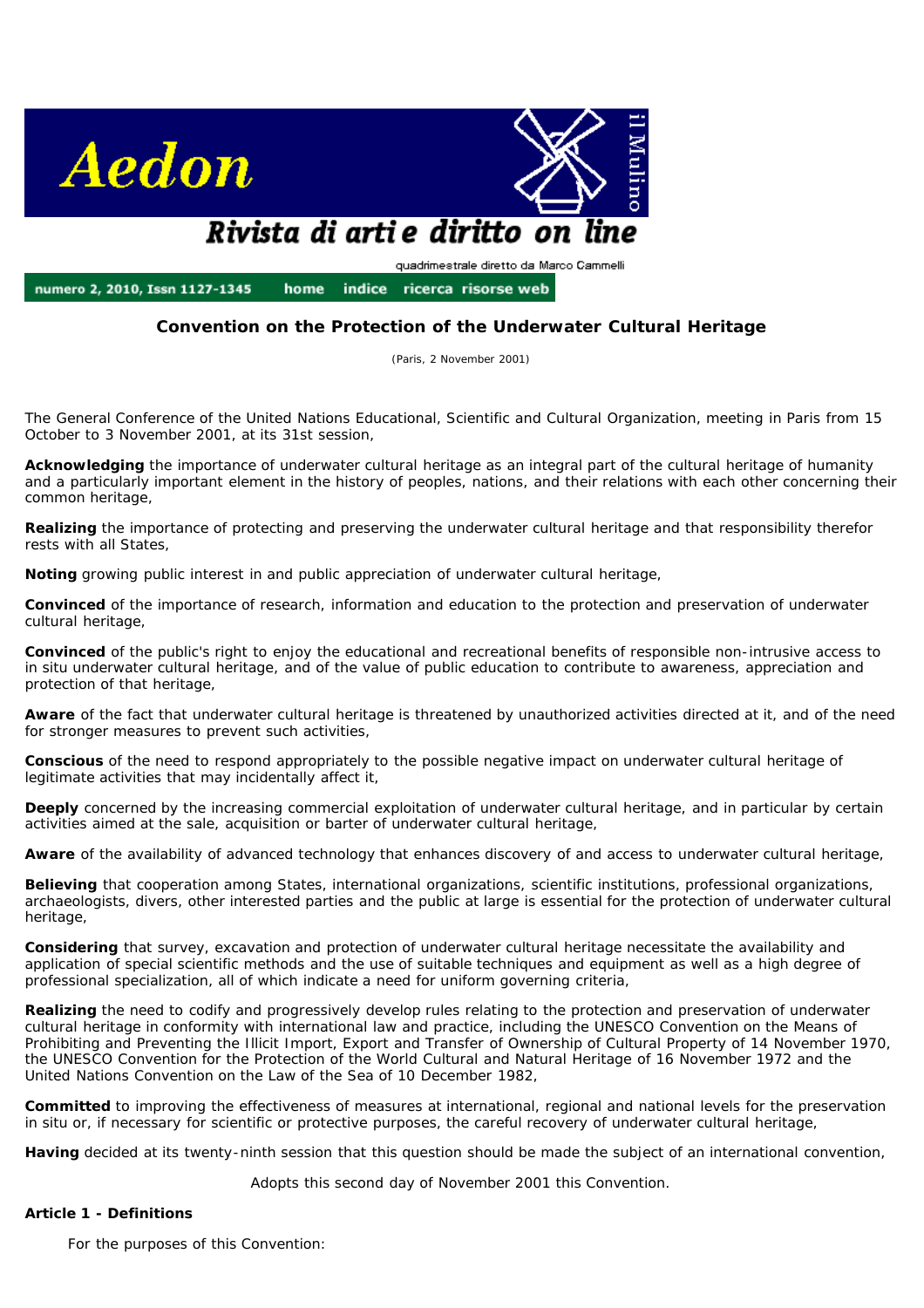1. (a) "Underwater cultural heritage" means all traces of human existence having a cultural, historical or archaeological character which have been partially or totally under water, periodically or continuously, for at least 100 years such as:

> (i) sites, structures, buildings, artefacts and human remains, together with their archaeological and natural context;

> (ii) vessels, aircraft, other vehicles or any part thereof, their cargo or other contents, together with their archaeological and natural context; and

(iii) objects of prehistoric character.

(b) Pipelines and cables placed on the seabed shall not be considered as underwater cultural heritage.

(c) Installations other than pipelines and cables, placed on the seabed and still in use, shall not be considered as underwater cultural heritage.

2. (a) "States Parties" means States which have consented to be bound by this Convention and for which this Convention is in force.

(b) This Convention applies mutatis mutandis to those territories referred to in Article 26, paragraph 2(b), which become Parties to this Convention in accordance with the conditions set out in that paragraph, and to that extent "States Parties" refers to those territories.

3. "UNESCO" means the United Nations Educational, Scientific and Cultural Organization.

4. "Director-General" means the Director-General of UNESCO.

5. "Area" means the seabed and ocean floor and subsoil thereof, beyond the limits of national jurisdiction.

6. "Activities directed at underwater cultural heritage" means activities having underwater cultural heritage as their primary object and which may, directly or indirectly, physically disturb or otherwise damage underwater cultural heritage.

7. "Activities incidentally affecting underwater cultural heritage" means activities which, despite not having underwater cultural heritage as their primary object or one of their objects, may physically disturb or otherwise damage underwater cultural heritage.

8. "State vessels and aircraft" means warships, and other vessels or aircraft that were owned or operated by a State and used, at the time of sinking, only for government non-commercial purposes, that are identified as such and that meet the definition of underwater cultural heritage.

9. "Rules" means the Rules concerning activities directed at underwater cultural heritage, as referred to in Article 33 of this Convention.

# **Article 2 - Objectives and general principles**

1. This Convention aims to ensure and strengthen the protection of underwater cultural heritage.

2. States Parties shall cooperate in the protection of underwater cultural heritage.

3. States Parties shall preserve underwater cultural heritage for the benefit of humanity in conformity with the provisions of this Convention.

4. States Parties shall, individually or jointly as appropriate, take all appropriate measures in conformity with this Convention and with international law that are necessary to protect underwater cultural heritage, using for this purpose the best practicable means at their disposal and in accordance with their capabilities.

5. The preservation in situ of underwater cultural heritage shall be considered as the first option before allowing or engaging in any activities directed at this heritage.

6. Recovered underwater cultural heritage shall be deposited, conserved and managed in a manner that ensures its long-term preservation.

7. Underwater cultural heritage shall not be commercially exploited.

8. Consistent with State practice and international law, including the United Nations Convention on the Law of the Sea, nothing in this Convention shall be interpreted as modifying the rules of international law and State practice pertaining to sovereign immunities, nor any State's rights with respect to its State vessels and aircraft.

9. States Parties shall ensure that proper respect is given to all human remains located in maritime waters.

10. Responsible non-intrusive access to observe or document in situ underwater cultural heritage shall be encouraged to create public awareness, appreciation, and protection of the heritage except where such access is incompatible with its protection and management.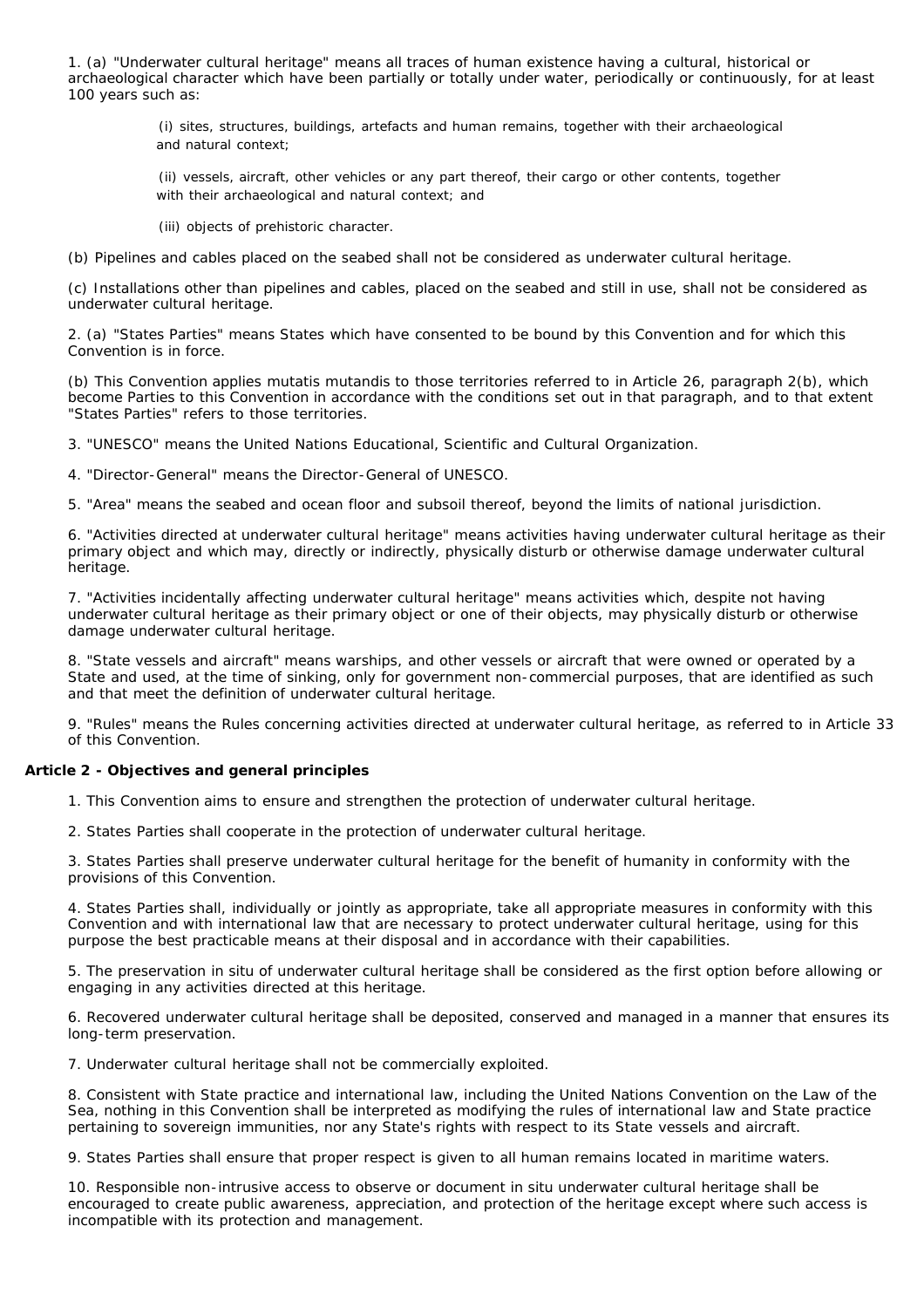11. No act or activity undertaken on the basis of this Convention shall constitute grounds for claiming, contending or disputing any claim to national sovereignty or jurisdiction.

# **Article 3 - Relationship between this Convention and the United Nations Convention on the Law of the Sea**

Nothing in this Convention shall prejudice the rights, jurisdiction and duties of States under international law, including the United Nations Convention on the Law of the Sea. This Convention shall be interpreted and applied in the context of and in a manner consistent with international law, including the United Nations Convention on the Law of the Sea.

# **Article 4 - Relationship to law of salvage and law of finds**

Any activity relating to underwater cultural heritage to which this Convention applies shall not be subject to the law of salvage or law of finds, unless it:

- (a) is authorized by the competent authorities, and
- (b) is in full conformity with this Convention, and

(c) ensures that any recovery of the underwater cultural heritage achieves its maximum protection.

# **Article 5 - Activities incidentally affecting underwater cultural heritage**

Each State Party shall use the best practicable means at its disposal to prevent or mitigate any adverse effects that might arise from activities under its jurisdiction incidentally affecting underwater cultural heritage.

# **Article 6 - Bilateral, regional or other multilateral agreements**

1. States Parties are encouraged to enter into bilateral, regional or other multilateral agreements or develop existing agreements, for the preservation of underwater cultural heritage. All such agreements shall be in full conformity with the provisions of this Convention and shall not dilute its universal character. States may, in such agreements, adopt rules and regulations which would ensure better protection of underwater cultural heritage than those adopted in this Convention.

2. The Parties to such bilateral, regional or other multilateral agreements may invite States with a verifiable link, especially a cultural, historical or archaeological link, to the underwater cultural heritage concerned to join such agreements.

3. This Convention shall not alter the rights and obligations of States Parties regarding the protection of sunken vessels, arising from other bilateral, regional or other multilateral agreements concluded before its adoption, and, in particular, those that are in conformity with the purposes of this Convention.

# **Article 7 - Underwater cultural heritage in internal waters, archipelagic waters and territorial sea**

1. States Parties, in the exercise of their sovereignty, have the exclusive right to regulate and authorize activities directed at underwater cultural heritage in their internal waters, archipelagic waters and territorial sea.

2. Without prejudice to other international agreements and rules of international law regarding the protection of underwater cultural heritage, States Parties shall require that the Rules be applied to activities directed at underwater cultural heritage in their internal waters, archipelagic waters and territorial sea.

3. Within their archipelagic waters and territorial sea, in the exercise of their sovereignty and in recognition of general practice among States, States Parties, with a view to cooperating on the best methods of protecting State vessels and aircraft, should inform the flag State Party to this Convention and, if applicable, other States with a verifiable link, especially a cultural, historical or archaeological link, with respect to the discovery of such identifiable State vessels and aircraft.

# **Article 8 - Underwater cultural heritage in the contiguous zone**

Without prejudice to and in addition to Articles 9 and 10, and in accordance with Article 303, paragraph 2, of the United Nations Convention on the Law of the Sea, States Parties may regulate and authorize activities directed at underwater cultural heritage within their contiguous zone. In so doing, they shall require that the Rules be applied.

# **Article 9 - Reporting and notification in the exclusive economic zone and on the continental shelf**

1. All States Parties have a responsibility to protect underwater cultural heritage in the exclusive economic zone and on the continental shelf in conformity with this Convention. Accordingly:

> (a) a State Party shall require that when its national, or a vessel flying its flag, discovers or intends to engage in activities directed at underwater cultural heritage located in its exclusive economic zone or on its continental shelf, the national or the master of the vessel shall report such discovery or activity to it;

(b) in the exclusive economic zone or on the continental shelf of another State Party: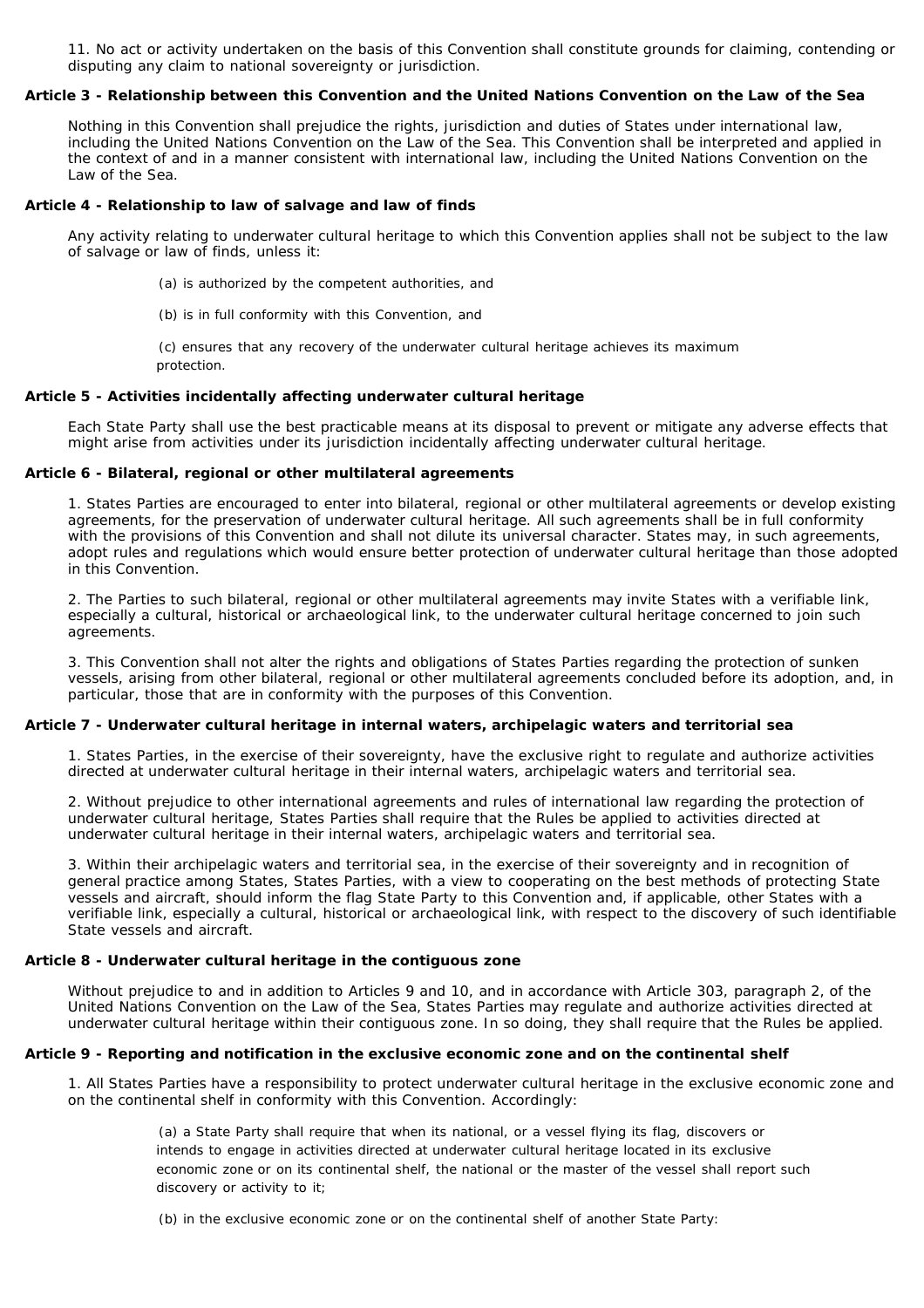(i) States Parties shall require the national or the master of the vessel to report such discovery or activity to them and to that other State Party;

(ii) alternatively, a State Party shall require the national or master of the vessel to report such discovery or activity to it and shall ensure the rapid and effective transmission of such reports to all other States Parties.

2. On depositing its instrument of ratification, acceptance, approval or accession, a State Party shall declare the manner in which reports will be transmitted under paragraph 1(b) of this Article.

3. A State Party shall notify the Director-General of discoveries or activities reported to it under paragraph 1 of this Article.

4. The Director-General shall promptly make available to all States Parties any information notified to him under paragraph 3 of this Article.

5. Any State Party may declare to the State Party in whose exclusive economic zone or on whose continental shelf the underwater cultural heritage is located its interest in being consulted on how to ensure the effective protection of that underwater cultural heritage. Such declaration shall be based on a verifiable link, especially a cultural, historical or archaeological link, to the underwater cultural heritage concerned.

# **Article 10 - Protection of underwater cultural heritage in the exclusive economic zone and on the continental shelf**

1. No authorization shall be granted for an activity directed at underwater cultural heritage located in the exclusive economic zone or on the continental shelf except in conformity with the provisions of this Article.

2. A State Party in whose exclusive economic zone or on whose continental shelf underwater cultural heritage is located has the right to prohibit or authorize any activity directed at such heritage to prevent interference with its sovereign rights or jurisdiction as provided for by international law including the United Nations Convention on the Law of the Sea.

3. Where there is a discovery of underwater cultural heritage or it is intended that activity shall be directed at underwater cultural heritage in a State Party's exclusive economic zone or on its continental shelf, that State Party shall:

> (a) consult all other States Parties which have declared an interest under Article 9, paragraph 5, on how best to protect the underwater cultural heritage;

(b) coordinate such consultations as "Coordinating State", unless it expressly declares that it does not wish to do so, in which case the States Parties which have declared an interest under Article 9, paragraph 5, shall appoint a Coordinating State.

4. Without prejudice to the duty of all States Parties to protect underwater cultural heritage by way of all practicable measures taken in accordance with international law to prevent immediate danger to the underwater cultural heritage, including looting, the Coordinating State may take all practicable measures, and/or issue any necessary authorizations in conformity with this Convention and, if necessary prior to consultations, to prevent any immediate danger to the underwater cultural heritage, whether arising from human activities or any other cause, including looting. In taking such measures assistance may be requested from other States Parties.

5. The Coordinating State:

(a) shall implement measures of protection which have been agreed by the consulting States, which include the Coordinating State, unless the consulting States, which include the Coordinating State, agree that another State Party shall implement those measures;

(b) shall issue all necessary authorizations for such agreed measures in conformity with the Rules, unless the consulting States, which include the Coordinating State, agree that another State Party shall issue those authorizations;

(c) may conduct any necessary preliminary research on the underwater cultural heritage and shall issue all necessary authorizations therefore, and shall promptly inform the Director-General of the results, who in turn will make such information promptly available to other States Parties.

6. In coordinating consultations, taking measures, conducting preliminary research and/or issuing authorizations pursuant to this Article, the Coordinating State shall act on behalf of the States Parties as a whole and not in its own interest. Any such action shall not in itself constitute a basis for the assertion of any preferential or jurisdictional rights not provided for in international law, including the United Nations Convention on the Law of the Sea.

7. Subject to the provisions of paragraphs 2 and 4 of this Article, no activity directed at State vessels and aircraft shall be conducted without the agreement of the flag State and the collaboration of the Coordinating State.

# **Article 11 - Reporting and notification in the Area**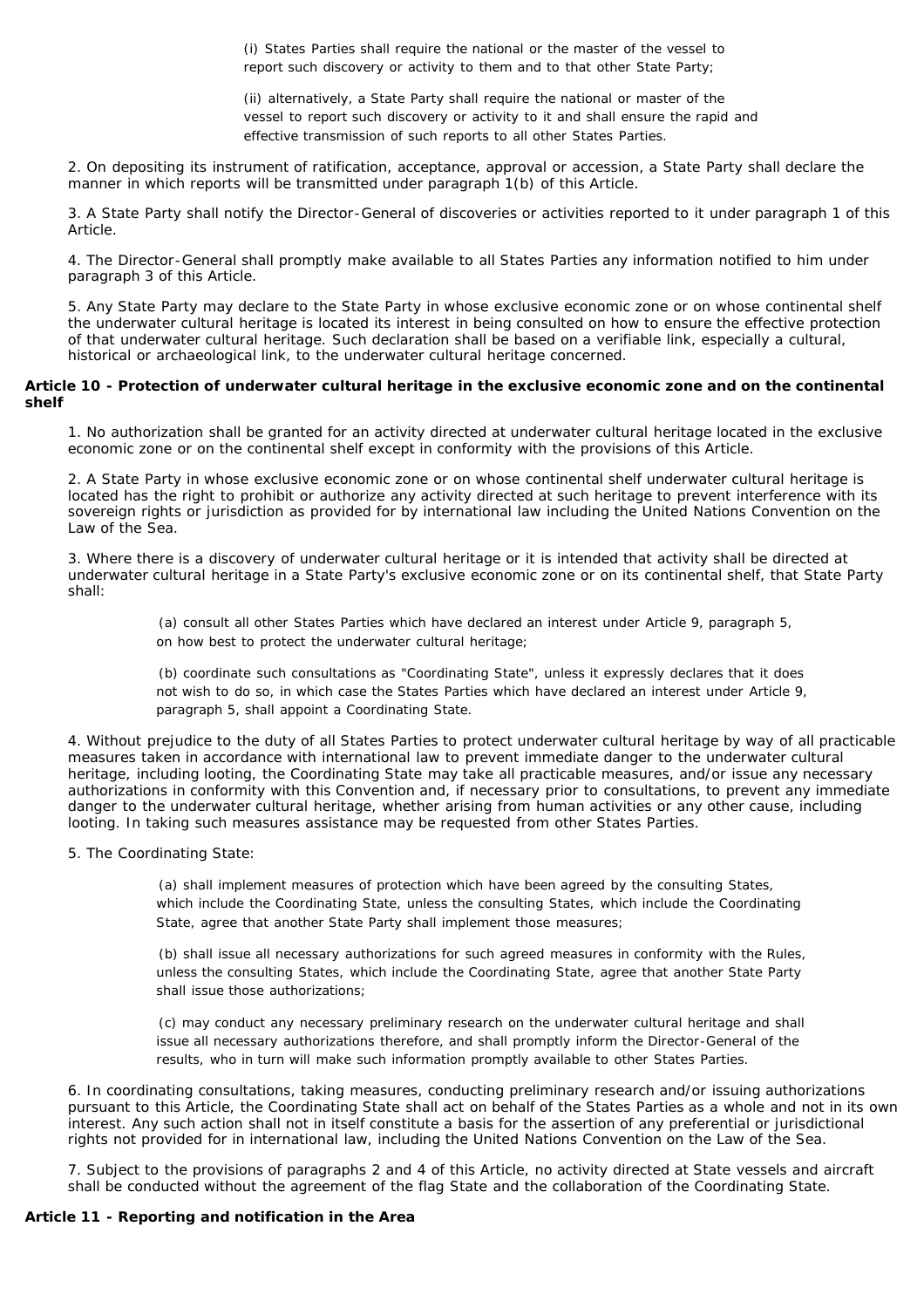1. States Parties have a responsibility to protect underwater cultural heritage in the Area in conformity with this Convention and Article 149 of the United Nations Convention on the Law of the Sea. Accordingly when a national, or a vessel flying the flag of a State Party, discovers or intends to engage in activities directed at underwater cultural heritage located in the Area, that State Party shall require its national, or the master of the vessel, to report such discovery or activity to it.

2. States Parties shall notify the Director-General and the Secretary-General of the International Seabed Authority of such discoveries or activities reported to them.

3. The Director-General shall promptly make available to all States Parties any such information supplied by States Parties.

4. Any State Party may declare to the Director-General its interest in being consulted on how to ensure the effective protection of that underwater cultural heritage. Such declaration shall be based on a verifiable link to the underwater cultural heritage concerned, particular regard being paid to the preferential rights of States of cultural, historical or archaeological origin.

# **Article 12 - Protection of underwater cultural heritage in the Area**

1. No authorization shall be granted for any activity directed at underwater cultural heritage located in the Area except in conformity with the provisions of this Article.

2. The Director-General shall invite all States Parties which have declared an interest under Article 11, paragraph 4, to consult on how best to protect the underwater cultural heritage, and to appoint a State Party to coordinate such consultations as the "Coordinating State". The Director-General shall also invite the International Seabed Authority to participate in such consultations.

3. All States Parties may take all practicable measures in conformity with this Convention, if necessary prior to consultations, to prevent any immediate danger to the underwater cultural heritage, whether arising from human activity or any other cause including looting.

4. The Coordinating State shall:

(a) implement measures of protection which have been agreed by the consulting States, which include the Coordinating State, unless the consulting States, which include the Coordinating State, agree that another State Party shall implement those measures; and

(b) issue all necessary authorizations for such agreed measures, in conformity with this Convention, unless the consulting States, which include the Coordinating State, agree that another State Party shall issue those authorizations.

5. The Coordinating State may conduct any necessary preliminary research on the underwater cultural heritage and shall issue all necessary authorizations therefor, and shall promptly inform the Director-General of the results, who in turn shall make such information available to other States Parties.

6. In coordinating consultations, taking measures, conducting preliminary research, and/or issuing authorizations pursuant to this Article, the Coordinating State shall act for the benefit of humanity as a whole, on behalf of all States Parties. Particular regard shall be paid to the preferential rights of States of cultural, historical or archaeological origin in respect of the underwater cultural heritage concerned.

7. No State Party shall undertake or authorize activities directed at State vessels and aircraft in the Area without the consent of the flag State.

# **Article 13 - Sovereign immunity**

Warships and other government ships or military aircraft with sovereign immunity, operated for non-commercial purposes, undertaking their normal mode of operations, and not engaged in activities directed at underwater cultural heritage, shall not be obliged to report discoveries of underwater cultural heritage under Articles 9, 10, 11 and 12 of this Convention. However States Parties shall ensure, by the adoption of appropriate measures not impairing the operations or operational capabilities of their warships or other government ships or military aircraft with sovereign immunity operated for non-commercial purposes, that they comply, as far as is reasonable and practicable, with Articles 9, 10, 11 and 12 of this Convention.

# **Article 14 - Control of entry into the territory, dealing and possession**

States Parties shall take measures to prevent the entry into their territory, the dealing in, or the possession of, underwater cultural heritage illicitly exported and/or recovered, where recovery was contrary to this Convention.

# **Article 15 - Non-use of areas under the jurisdiction of States Parties**

States Parties shall take measures to prohibit the use of their territory, including their maritime ports, as well as artificial islands, installations and structures under their exclusive jurisdiction or control, in support of any activity directed at underwater cultural heritage which is not in conformity with this Convention.

# **Article 16 - Measures relating to nationals and vessels**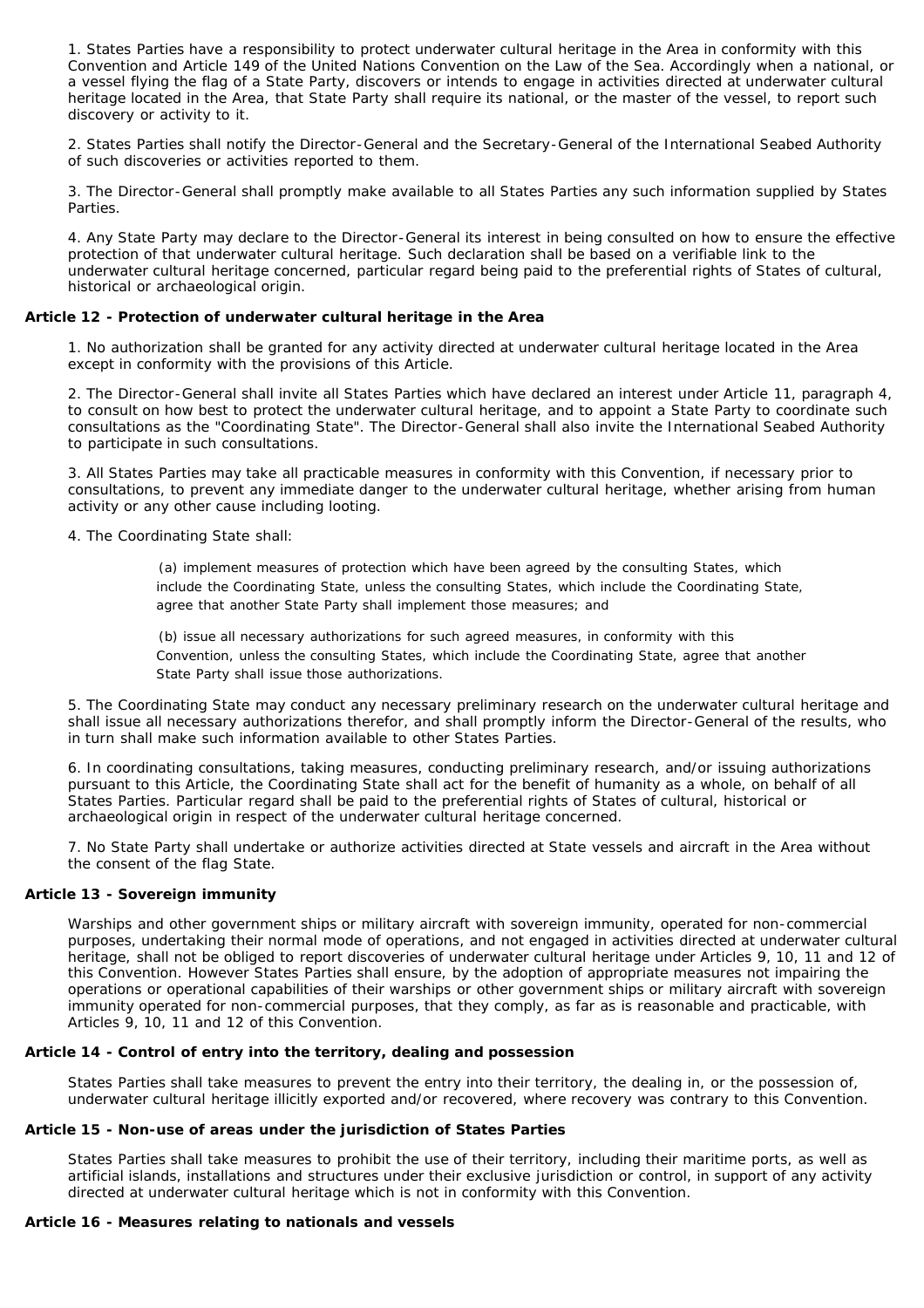States Parties shall take all practicable measures to ensure that their nationals and vessels flying their flag do not engage in any activity directed at underwater cultural heritage in a manner not in conformity with this Convention.

# **Article 17 - Sanctions**

1. Each State Party shall impose sanctions for violations of measures it has taken to implement this Convention.

2. Sanctions applicable in respect of violations shall be adequate in severity to be effective in securing compliance with this Convention and to discourage violations wherever they occur and shall deprive offenders of the benefit deriving from their illegal activities.

3. States Parties shall cooperate to ensure enforcement of sanctions imposed under this Article.

# **Article 18 - Seizure and disposition of underwater cultural heritage**

1. Each State Party shall take measures providing for the seizure of underwater cultural heritage in its territory that has been recovered in a manner not in conformity with this Convention.

2. Each State Party shall record, protect and take all reasonable measures to stabilize underwater cultural heritage seized under this Convention.

3. Each State Party shall notify the Director-General and any other State with a verifiable link, especially a cultural, historical or archaeological link, to the underwater cultural heritage concerned of any seizure of underwater cultural heritage that it has made under this Convention.

4. A State Party which has seized underwater cultural heritage shall ensure that its disposition be for the public benefit, taking into account the need for conservation and research; the need for reassembly of a dispersed collection; the need for public access, exhibition and education; and the interests of any State with a verifiable link, especially a cultural, historical or archaeological link, in respect of the underwater cultural heritage concerned.

# **Article 19 - Cooperation and information-sharing**

1. States Parties shall cooperate and assist each other in the protection and management of underwater cultural heritage under this Convention, including, where practicable, collaborating in the investigation, excavation, documentation, conservation, study and presentation of such heritage.

2. To the extent compatible with the purposes of this Convention, each State Party undertakes to share information with other States Parties concerning underwater cultural heritage, including discovery of heritage, location of heritage, heritage excavated or recovered contrary to this Convention or otherwise in violation of international law, pertinent scientific methodology and technology, and legal developments relating to such heritage.

3. Information shared between States Parties, or between UNESCO and States Parties, regarding the discovery or location of underwater cultural heritage shall, to the extent compatible with their national legislation, be kept confidential and reserved to competent authorities of States Parties as long as the disclosure of such information might endanger or otherwise put at risk the preservation of such underwater cultural heritage.

4. Each State Party shall take all practicable measures to disseminate information, including where feasible through appropriate international databases, about underwater cultural heritage excavated or recovered contrary to this Convention or otherwise in violation of international law.

# **Article 20 - Public awareness**

Each State Party shall take all practicable measures to raise public awareness regarding the value and significance of underwater cultural heritage and the importance of protecting it under this Convention.

# **Article 21 - Training in underwater archaeology**

States Parties shall cooperate in the provision of training in underwater archaeology, in techniques for the conservation of underwater cultural heritage and, on agreed terms, in the transfer of technology relating to underwater cultural heritage.

# **Article 22 - Competent authorities**

1. In order to ensure the proper implementation of this Convention, States Parties shall establish competent authorities or reinforce the existing ones where appropriate, with the aim of providing for the establishment, maintenance and updating of an inventory of underwater cultural heritage, the effective protection, conservation, presentation and management of underwater cultural heritage, as well as research and education.

2. States Parties shall communicate to the Director-General the names and addresses of their competent authorities relating to underwater cultural heritage.

# **Article 23 - Meetings of States Parties**

1. The Director-General shall convene a Meeting of States Parties within one year of the entry into force of this Convention and thereafter at least once every two years. At the request of a majority of States Parties, the Director-General shall convene an Extraordinary Meeting of States Parties.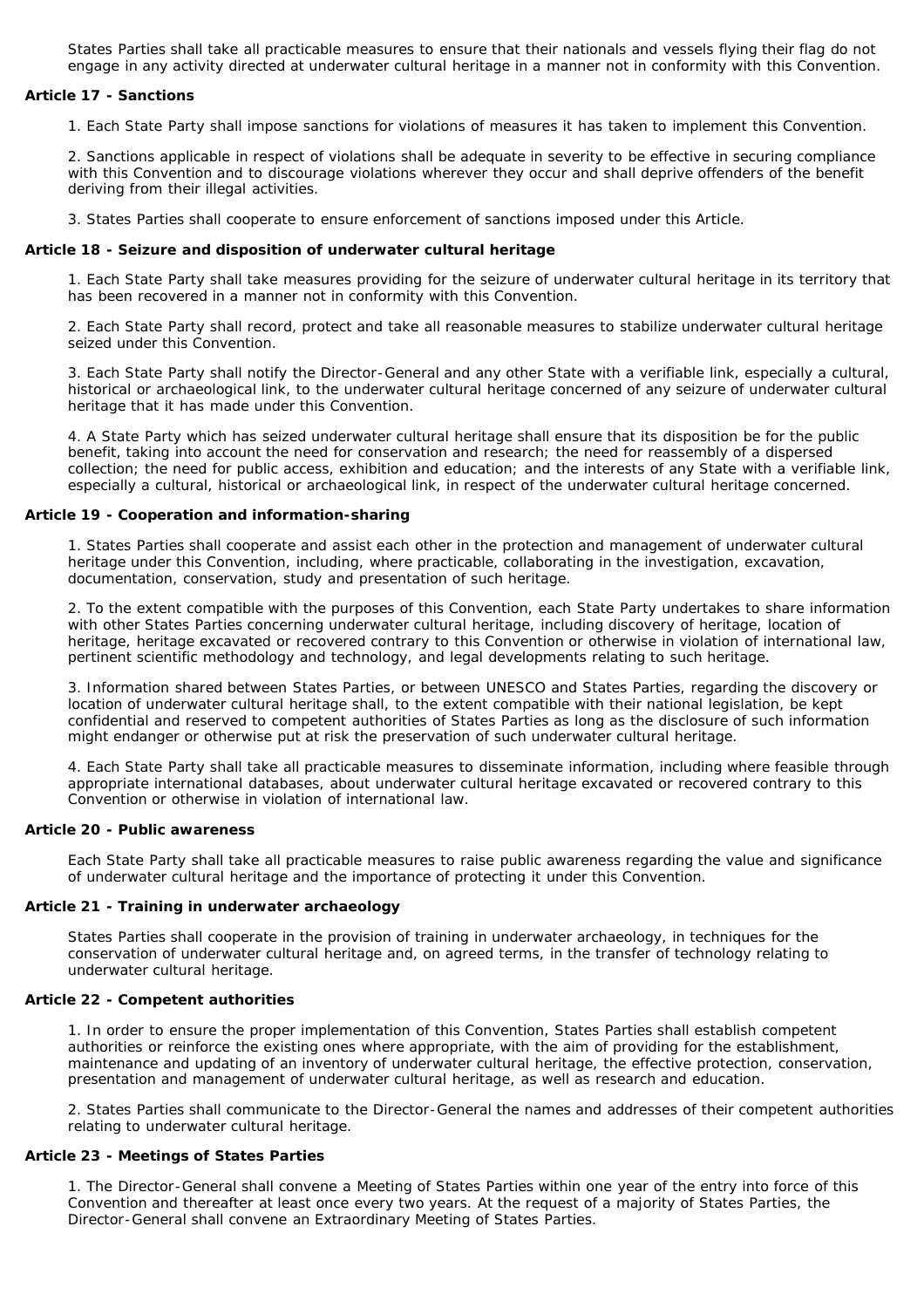- 2. The Meeting of States Parties shall decide on its functions and responsibilities.
- 3. The Meeting of States Parties shall adopt its own Rules of Procedure.

4. The Meeting of States Parties may establish a Scientific and Technical Advisory Body composed of experts nominated by the States Parties with due regard to the principle of equitable geographical distribution and the desirability of a gender balance.

5. The Scientific and Technical Advisory Body shall appropriately assist the Meeting of States Parties in questions of a scientific or technical nature regarding the implementation of the Rules.

#### **Article 24 - Secretariat for this Convention**

- 1. The Director-General shall be responsible for the functions of the Secretariat for this Convention.
- 2. The duties of the Secretariat shall include:
	- (a) organizing Meetings of States Parties as provided for in Article 23, paragraph 1; and
	- (b) assisting States Parties in implementing the decisions of the Meetings of States Parties.

#### **Article 25 - Peaceful settlement of disputes**

1. Any dispute between two or more States Parties concerning the interpretation or application of this Convention shall be subject to negotiations in good faith or other peaceful means of settlement of their own choice.

2. If those negotiations do not settle the dispute within a reasonable period of time, it may be submitted to UNESCO for mediation, by agreement between the States Parties concerned.

3. If mediation is not undertaken or if there is no settlement by mediation, the provisions relating to the settlement of disputes set out in Part XV of the United Nations Convention on the Law of the Sea apply mutatis mutandis to any dispute between States Parties to this Convention concerning the interpretation or application of this Convention, whether or not they are also Parties to the United Nations Convention on the Law of the Sea.

4. Any procedure chosen by a State Party to this Convention and to the United Nations Convention on the Law of the Sea pursuant to Article 287 of the latter shall apply to the settlement of disputes under this Article, unless that State Party, when ratifying, accepting, approving or acceding to this Convention, or at any time thereafter, chooses another procedure pursuant to Article 287 for the purpose of the settlement of disputes arising out of this Convention.

5. A State Party to this Convention which is not a Party to the United Nations Convention on the Law of the Sea, when ratifying, accepting, approving or acceding to this Convention or at any time thereafter shall be free to choose, by means of a written declaration, one or more of the means set out in Article 287, paragraph 1, of the United Nations Convention on the Law of the Sea for the purpose of settlement of disputes under this Article. Article 287 shall apply to such a declaration, as well as to any dispute to which such State is party, which is not covered by a declaration in force. For the purpose of conciliation and arbitration, in accordance with Annexes V and VII of the United Nations Convention on the Law of the Sea, such State shall be entitled to nominate conciliators and arbitrators to be included in the lists referred to in Annex V, Article 2, and Annex VII, Article 2, for the settlement of disputes arising out of this Convention.

#### **Article 26 - Ratification, acceptance, approval or accession**

1. This Convention shall be subject to ratification, acceptance or approval by Member States of UNESCO.

2. This Convention shall be subject to accession:

(a) by States that are not members of UNESCO but are members of the United Nations or of a specialized agency within the United Nations system or of the International Atomic Energy Agency, as well as by States Parties to the Statute of the International Court of Justice and any other State invited to accede to this Convention by the General Conference of UNESCO;

(b) by territories which enjoy full internal self-government, recognized as such by the United Nations, but have not attained full independence in accordance with General Assembly resolution 1514 (XV) and which have competence over the matters governed by this Convention, including the competence to enter into treaties in respect of those matters.

3. The instruments of ratification, acceptance, approval or accession shall be deposited with the Director-General.

# **Article 27 - Entry into force**

This Convention shall enter into force three months after the date of the deposit of the twentieth instrument referred to in Article 26, but solely with respect to the twenty States or territories that have so deposited their instruments. It shall enter into force for each other State or territory three months after the date on which that State or territory has deposited its instrument.

#### **Article 28 - Declaration as to inland waters**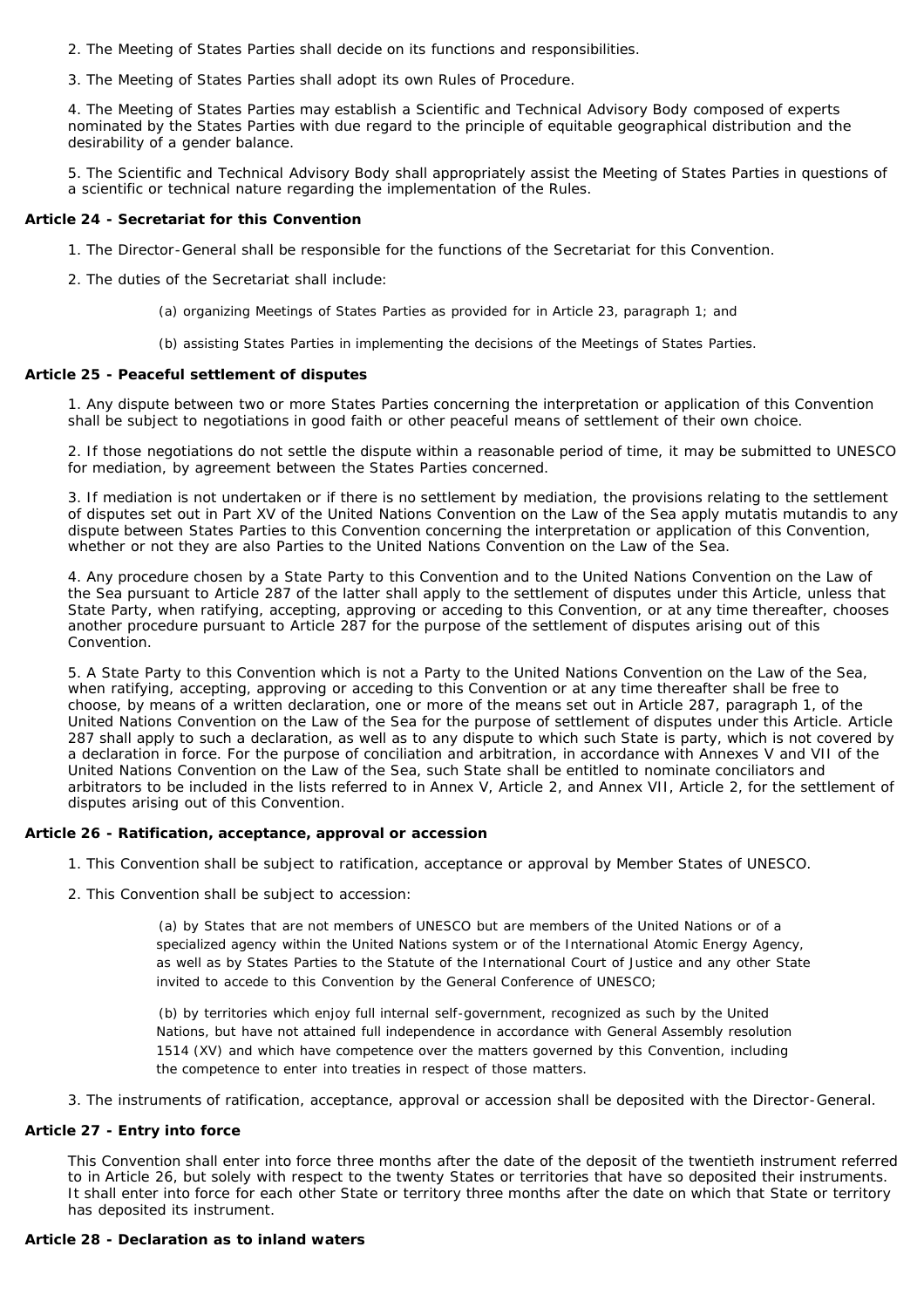When ratifying, accepting, approving or acceding to this Convention or at any time thereafter, any State or territory may declare that the Rules shall apply to inland waters not of a maritime character.

# **Article 29 - Limitations to geographical scope**

At the time of ratifying, accepting, approving or acceding to this Convention, a State or territory may make a declaration to the depositary that this Convention shall not be applicable to specific parts of its territory, internal waters, archipelagic waters or territorial sea, and shall identify therein the reasons for such declaration. Such State shall, to the extent practicable and as quickly as possible, promote conditions under which this Convention will apply to the areas specified in its declaration, and to that end shall also withdraw its declaration in whole or in part as soon as that has been achieved.

# **Article 30 - Reservations**

With the exception of Article 29, no reservations may be made to this Convention.

# **Article 31 - Amendments**

1. A State Party may, by written communication addressed to the Director-General, propose amendments to this Convention. The Director-General shall circulate such communication to all States Parties. If, within six months from the date of the circulation of the communication, not less than one half of the States Parties reply favourably to the request, the Director-General shall present such proposal to the next Meeting of States Parties for discussion and possible adoption.

2. Amendments shall be adopted by a two-thirds majority of States Parties present and voting.

3. Once adopted, amendments to this Convention shall be subject to ratification, acceptance, approval or accession by the States Parties.

4. Amendments shall enter into force, but solely with respect to the States Parties that have ratified, accepted, approved or acceded to them, three months after the deposit of the instruments referred to in paragraph 3 of this Article by two thirds of the States Parties. Thereafter, for each State or territory that ratifies, accepts, approves or accedes to it, the amendment shall enter into force three months after the date of deposit by that Party of its instrument of ratification, acceptance, approval or accession.

5. A State or territory which becomes a Party to this Convention after the entry into force of amendments in conformity with paragraph 4 of this Article shall, failing an expression of different intention by that State or territory, be considered:

(a) as a Party to this Convention as so amended; and

(b) as a Party to the unamended Convention in relation to any State Party not bound by the amendment.

# **Article 32 - Denunciation**

1. A State Party may, by written notification addressed to the Director-General, denounce this Convention.

2. The denunciation shall take effect twelve months after the date of receipt of the notification, unless the notification specifies a later date.

3. The denunciation shall not in any way affect the duty of any State Party to fulfil any obligation embodied in this Convention to which it would be subject under international law independently of this Convention.

# **Article 33 - The Rules**

The Rules annexed to this Convention form an integral part of it and, unless expressly provided otherwise, a reference to this Convention includes a reference to the Rules.

# **Article 34 - Registration with the United Nations**

In conformity with Article 102 of the Charter of the United Nations, this Convention shall be registered with the Secretariat of the United Nations at the request of the Director-General.

# **Article 35 - Authoritative texts**

This Convention has been drawn up in Arabic, Chinese, English, French, Russian and Spanish, the six texts being equally authoritative.

# **Annex**

Rules concerning activities directed at underwater cultural heritage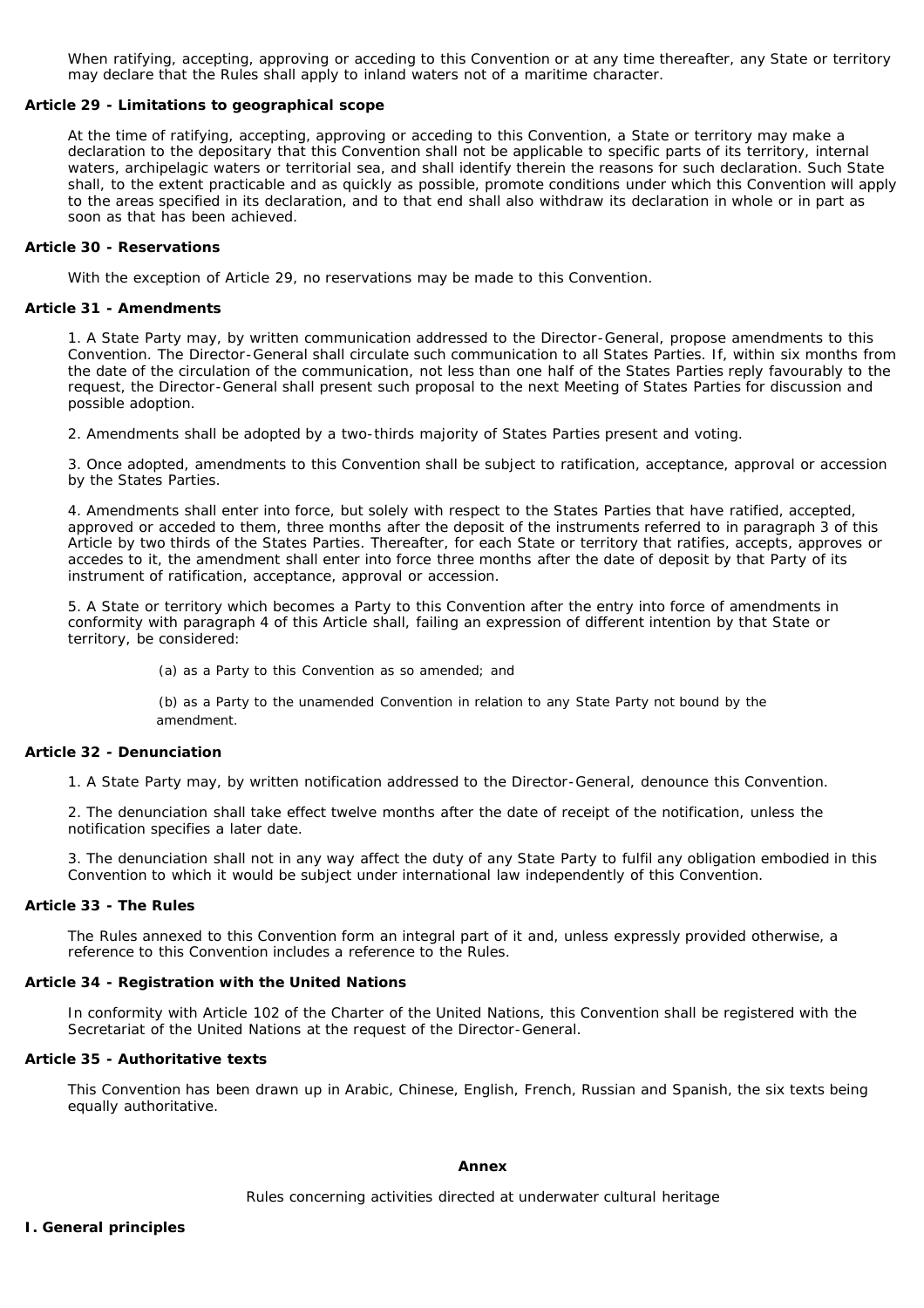Rule 1. The protection of underwater cultural heritage through in situ preservation shall be considered as the first option. Accordingly, activities directed at underwater cultural heritage shall be authorized in a manner consistent with the protection of that heritage, and subject to that requirement may be authorized for the purpose of making a significant contribution to protection or knowledge or enhancement of underwater cultural heritage.

Rule 2. The commercial exploitation of underwater cultural heritage for trade or speculation or its irretrievable dispersal is fundamentally incompatible with the protection and proper management of underwater cultural heritage. Underwater cultural heritage shall not be traded, sold, bought or bartered as commercial goods.

This Rule cannot be interpreted as preventing:

(a) the provision of professional archaeological services or necessary services incidental thereto whose nature and purpose are in full conformity with this Convention and are subject to the authorization of the competent authorities;

(b) the deposition of underwater cultural heritage, recovered in the course of a research project in conformity with this Convention, provided such deposition does not prejudice the scientific or cultural interest or integrity of the recovered material or result in its irretrievable dispersal; is in accordance with the provisions of Rules 33 and 34; and is subject to the authorization of the competent authorities.

Rule 3. Activities directed at underwater cultural heritage shall not adversely affect the underwater cultural heritage more than is necessary for the objectives of the project.

Rule 4. Activities directed at underwater cultural heritage must use nondestructive techniques and survey methods in preference to recovery of objects. If excavation or recovery is necessary for the purpose of scientific studies or for the ultimate protection of the underwater cultural heritage, the methods and techniques used must be as nondestructive as possible and contribute to the preservation of the remains.

Rule 5. Activities directed at underwater cultural heritage shall avoid the unnecessary disturbance of human remains or venerated sites.

Rule 6. Activities directed at underwater cultural heritage shall be strictly regulated to ensure proper recording of cultural, historical and archaeological information.

Rule 7. Public access to in situ underwater cultural heritage shall be promoted, except where such access is incompatible with protection and management.

Rule 8. International cooperation in the conduct of activities directed at underwater cultural heritage shall be encouraged in order to further the effective exchange or use of archaeologists and other relevant professionals.

# **II. Project design**

Rule 9. Prior to any activity directed at underwater cultural heritage, a project design for the activity shall be developed and submitted to the competent authorities for authorization and appropriate peer review.

Rule 10. The project design shall include:

- (a) an evaluation of previous or preliminary studies;
- (b) the project statement and objectives;
- (c) the methodology to be used and the techniques to be employed;
- (d) the anticipated funding;
- (e) an expected timetable for completion of the project;

(f) the composition of the team and the qualifications, responsibilities and experience of each team member;

(g) plans for post-fieldwork analysis and other activities;

(h) a conservation programme for artefacts and the site in close cooperation with the competent authorities;

(i) a site management and maintenance policy for the whole duration of the project;

- (j) a documentation programme;
- (k) a safety policy;
- (l) an environmental policy;
- (m) arrangements for collaboration with museums and other institutions, in particular scientific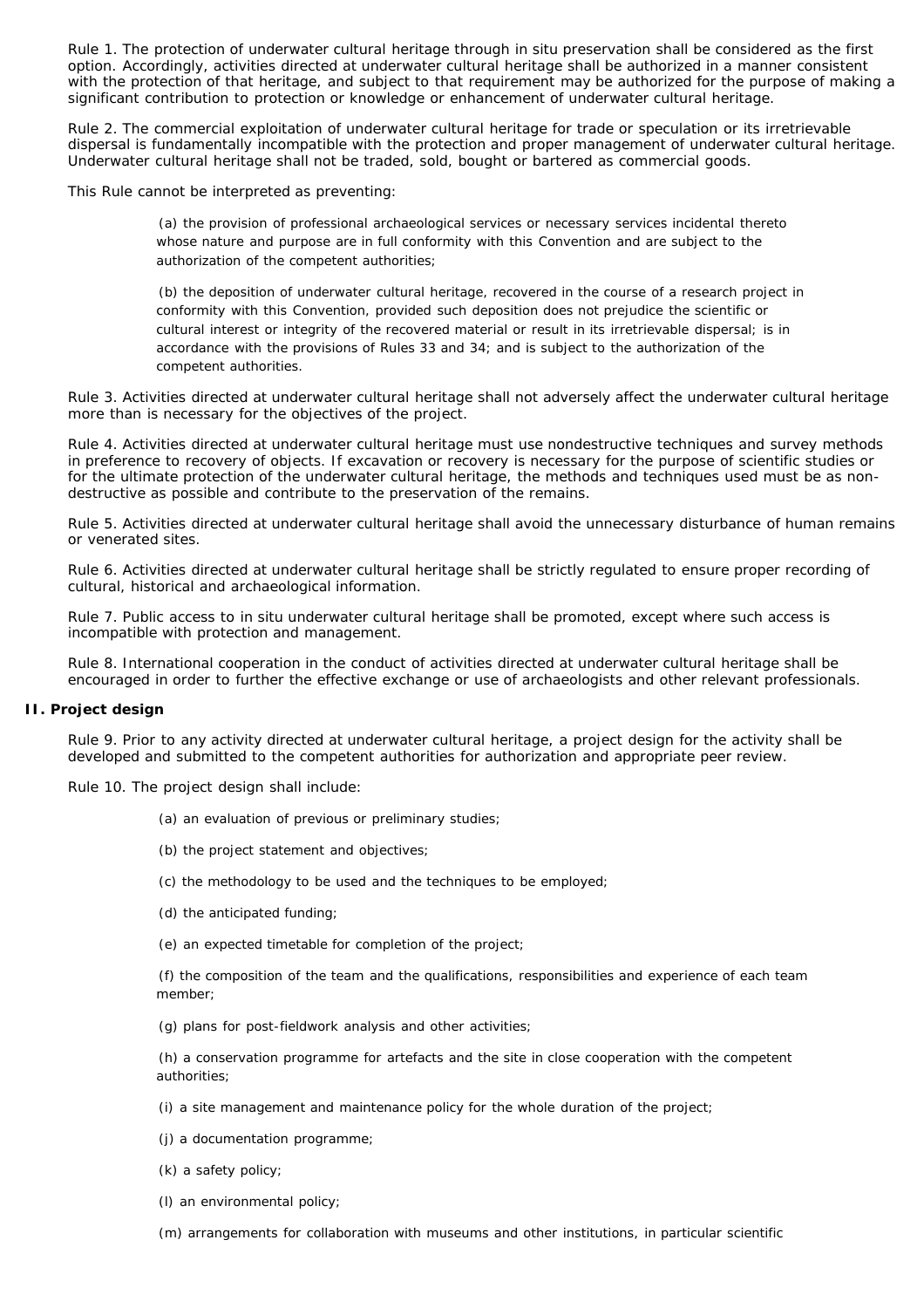institutions;

- (n) report preparation;
- (o) deposition of archives, including underwater cultural heritage removed; and
- (p) a programme for publication.

Rule 11. Activities directed at underwater cultural heritage shall be carried out in accordance with the project design approved by the competent authorities.

Rule 12. Where unexpected discoveries are made or circumstances change, the project design shall be reviewed and amended with the approval of the competent authorities.

Rule 13. In cases of urgency or chance discoveries, activities directed at the underwater cultural heritage, including conservation measures or activities for a period of short duration, in particular site stabilization, may be authorized in the absence of a project design in order to protect the underwater cultural heritage.

# **III. Preliminary work**

Rule 14. The preliminary work referred to in Rule 10 (a) shall include an assessment that evaluates the significance and vulnerability of the underwater cultural heritage and the surrounding natural environment to damage by the proposed project, and the potential to obtain data that would meet the project objectives.

Rule 15. The assessment shall also include background studies of available historical and archaeological evidence, the archaeological and environmental characteristics of the site, and the consequences of any potential intrusion for the long-term stability of the underwater cultural heritage affected by the activities.

#### **IV. Project objective, methodology and techniques**

Rule 16. The methodology shall comply with the project objectives, and the techniques employed shall be as nonintrusive as possible.

# **V. Funding**

Rule 17. Except in cases of emergency to protect underwater cultural heritage, an adequate funding base shall be assured in advance of any activity, sufficient to complete all stages of the project design, including conservation, documentation and curation of recovered artefacts, and report preparation and dissemination.

Rule 18. The project design shall demonstrate an ability, such as by securing a bond, to fund the project through to completion.

Rule 19. The project design shall include a contingency plan that will ensure conservation of underwater cultural heritage and supporting documentation in the event of any interruption of anticipated funding.

# **VI. Project duration - timetable**

Rule 20. An adequate timetable shall be developed to assure in advance of any activity directed at underwater cultural heritage the completion of all stages of the project design, including conservation, documentation and curation of recovered underwater cultural heritage, as well as report preparation and dissemination.

Rule 21. The project design shall include a contingency plan that will ensure conservation of underwater cultural heritage and supporting documentation in the event of any interruption or termination of the project.

#### **VII. Competence and qualifications**

Rule 22. Activities directed at underwater cultural heritage shall only be undertaken under the direction and control of, and in the regular presence of, a qualified underwater archaeologist with scientific competence appropriate to the project.

Rule 23. All persons on the project team shall be qualified and have demonstrated competence appropriate to their roles in the project.

# **VIII. Conservation and site management**

Rule 24. The conservation programme shall provide for the treatment of the archaeological remains during the activities directed at underwater cultural heritage, during transit and in the long term. Conservation shall be carried out in accordance with current professional standards.

Rule 25. The site management programme shall provide for the protection and management in situ of underwater cultural heritage, in the course of and upon termination of fieldwork. The programme shall include public information, reasonable provision for site stabilization, monitoring, and protection against interference.

# **IX. Documentation**

Rule 26. The documentation programme shall set out thorough documentation including a progress report of activities directed at underwater cultural heritage, in accordance with current professional standards of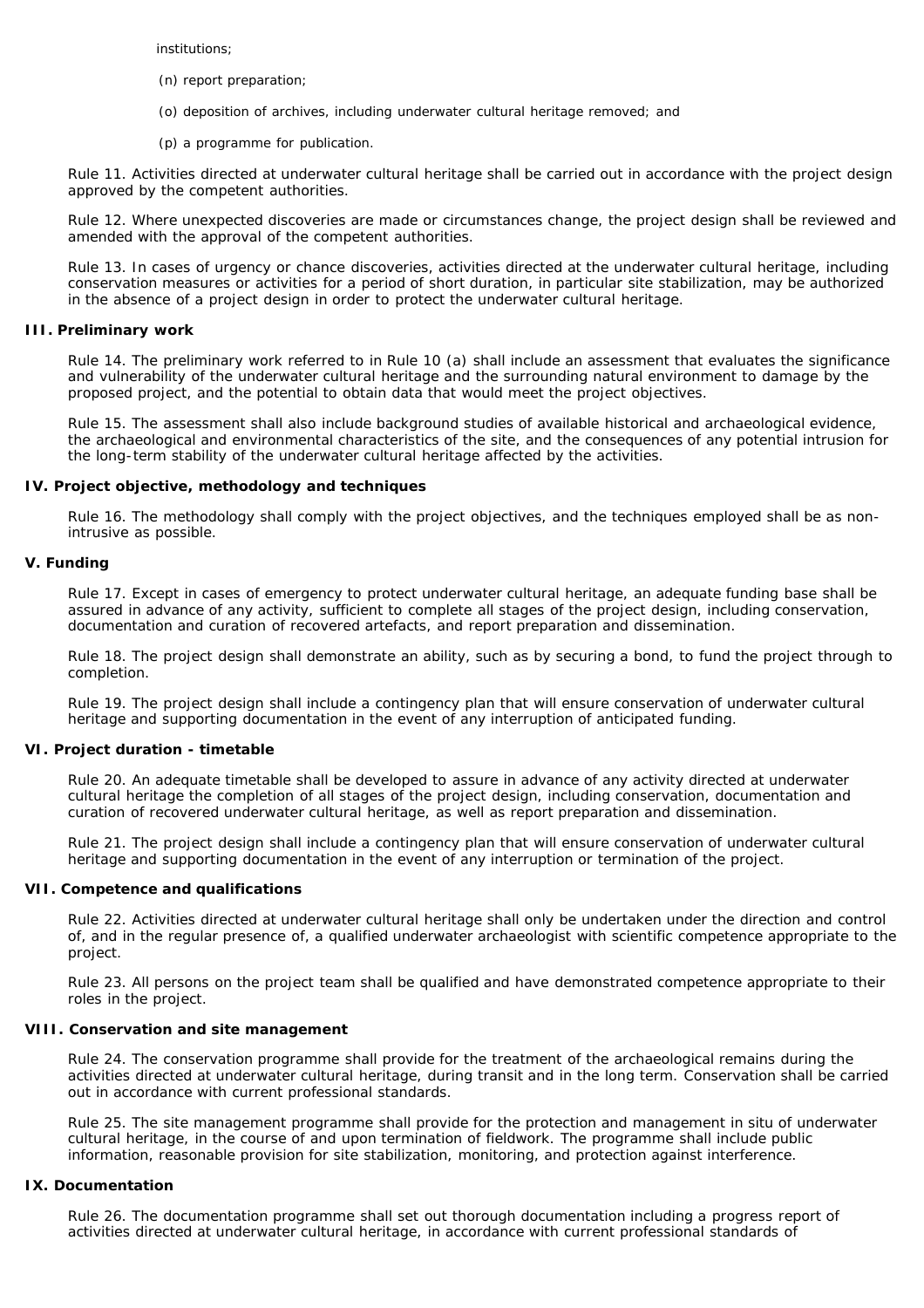archaeological documentation.

Rule 27. Documentation shall include, at a minimum, a comprehensive record of the site, including the provenance of underwater cultural heritage moved or removed in the course of the activities directed at underwater cultural heritage, field notes, plans, drawings, sections, and photographs or recording in other media.

# **X. Safety**

Rule 28. A safety policy shall be prepared that is adequate to ensure the safety and health of the project team and third parties and that is in conformity with any applicable statutory and professional requirements.

# **XI. Environment**

Rule 29. An environmental policy shall be prepared that is adequate to ensure that the seabed and marine life are not unduly disturbed.

# **XII. Reporting**

Rule 30. Interim and final reports shall be made available according to the timetable set out in the project design, and deposited in relevant public records.

Rule 31. Reports shall include:

(a) an account of the objectives;

(b) an account of the methods and techniques employed;

(c) an account of the results achieved;

(d) basic graphic and photographic documentation on all phases of the activity;

(e) recommendations concerning conservation and curation of the site and of any underwater cultural heritage removed; and

(f) recommendations for future activities.

# **XIII. Curation of project archives**

Rule 32. Arrangements for curation of the project archives shall be agreed to before any activity commences, and shall be set out in the project design.

Rule 33. The project archives, including any underwater cultural heritage removedand a copy of all supporting documentation shall, as far as possible, be kept togetherand intact as a collection in a manner that is available for professional and public access as well as for the curation of the archives. This should be done as rapidly as possible and in any case not later than ten years from the completion of the project, in so far as may be compatible with conservation of the underwater cultural heritage.

Rule 34. The project archives shall be managed according to international professional standards, and subject to the authorization of the competent authorities.

# **XIV. Dissemination**

Rule 35. Projects shall provide for public education and popular presentation of the project results where appropriate.

Rule 36. A final synthesis of a project shall be:

(a) made public as soon as possible, having regard to the complexity of the project and the confidential or sensitive nature of the information; and

(b) deposited in relevant public records.

Done in Paris this 6th day of November 2001 in two authentic copies bearing the signature of the President of the thirty-first session of the General Conference and of the Director-General of the United Nations Educational, Scientific and Cultural Organization, which shall be deposited in the archives of the United Nations Educational, Scientific and Cultural Organization and certified true copies of which shall be delivered to all the States and territories referred to in Article 26 as well as to the United Nations.

Entry into force:

In accordance with its Article 27, this Convention shall enter into force on 2 January 2009 for those States that have deposited their respective instruments of ratification, acceptance, approval or accession on or before 2 October 2008. It shall enter into force for any other State three months after the deposit by that State of its instrument of ratification, acceptance, approval or accession.

Authoritative texts: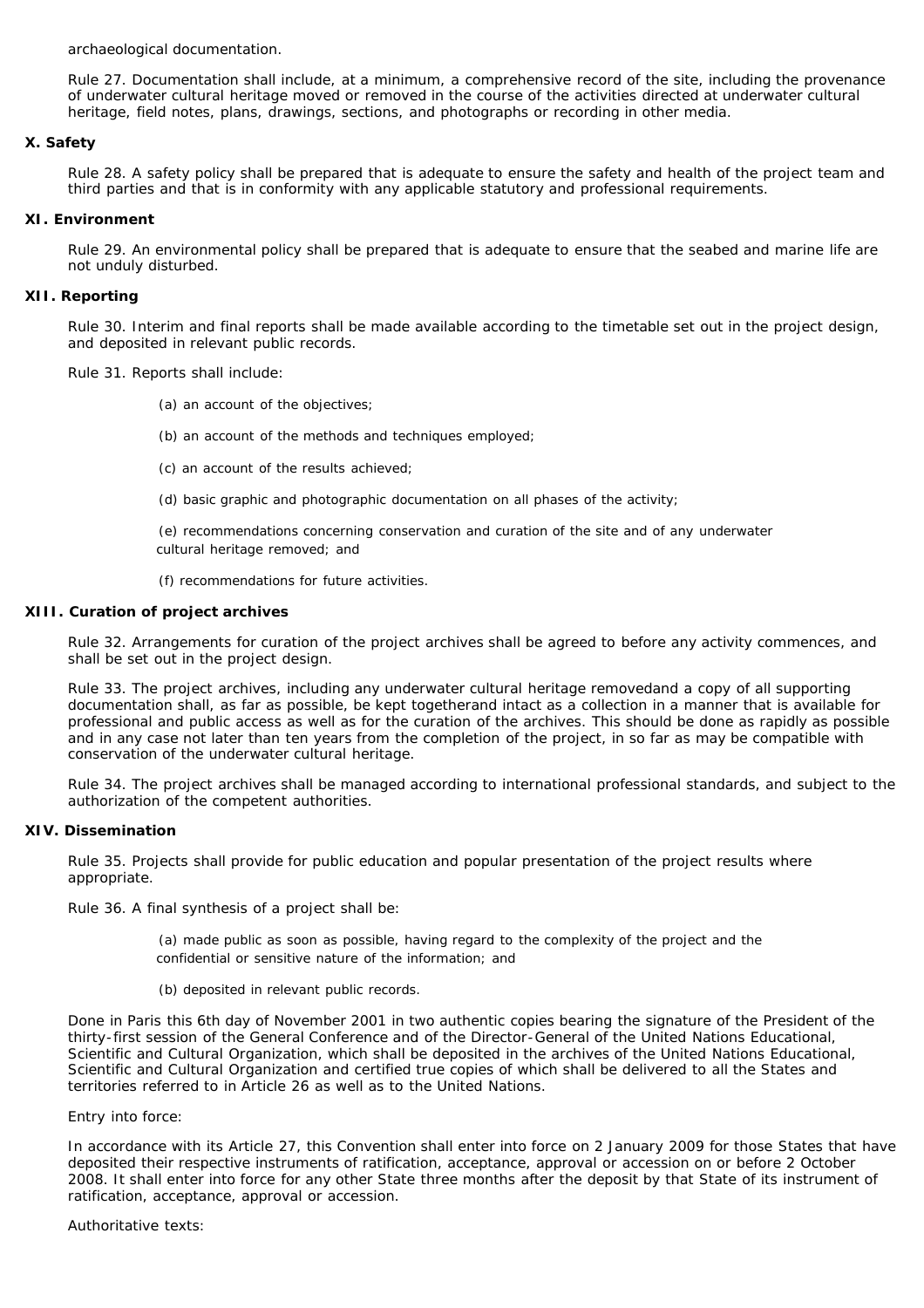# **APPENDICE tradotta in italiano**

Regole concernenti gli interventi sul patrimonio culturale subacqueo

# **I. Principi generali**

Regola 1. Per la protezione del patrimonio culturale subacqueo, la conservazione in situ deve essere considerata come la prima opzione. Conseguentemente, le attività dirette verso il patrimonio culturale subacqueo saranno autorizzate se esse saranno condotte in modo compatibile con la protezione di questo patrimonio e possono essere autorizzate, a questa condizione, quando esse contribuiscono in modo significativo alla conoscenza o alla valorizzazione del patrimonio culturale subacqueo stesso.

Regola 2. Lo sfruttamento del patrimonio culturale subacqueo a fine di commercio o di speculazione o la sua irreversibile dispersione è fondamentalmente incompatibile con la sua protezione e la corretta gestione. Gli elementi del patrimonio culturale subacqueo non possono essere oggetto di transazioni né di operazioni di vendita, di acquisto, di baratto alla stregua di beni commerciali.

Questa regola non può essere interpretata come un ostacolo:

(a) alla fornitura di servizi archeologici professionali o di necessari servizi connessi, i cui natura e scopi sono in piena conformità con questa Convenzione e sono sottoposti all'autorizzazione delle autorità competenti;

(b) al deposito del patrimonio culturale subacqueo, recuperato nel corso di un progetto di ricerca condotto in aderenza alla presente Convenzione, purché tale deposito non costituisca pregiudizio per l'interesse scientifico o culturale o per l'integrità del materiale recuperato, ovvero si traduca in una sua irrimediabile dispersione, purché sia in conformità con quanto previsto dalle Regole 33 e 34 e sia soggetto alle autorizzazioni delle autorità competenti.

Regola 3. Le attività sul patrimonio culturale subacqueo. non debbono influire negativamente su di esso più di quanto sia necessario per raggiungere gli obiettivi del progetto.

Regola 4. Le attività sul patrimonio culturale subacqueo devono impiegare tecniche e metodi di ricognizione non distruttivi, da preferire al recupero degli oggetti. Se lo scavo e il recupero sono necessari per scopi di studio scientifico o per la messa in sicurezza del patrimonio culturale subacqueo, metodi e tecniche usati devono essere i meno distruttivi possibile e contribuire alla conservazione dei resti.

Regola 5. Gli interventi sul patrimonio culturale subacqueo devono evitare il disturbo non necessario di resti umani e di luoghi sacri.

Regola 6. Gli interventi sul patrimonio culturale subacqueo debbono essere rigidamente regolamentati in modo da assicurare la debita acquisizione dei dati culturali, storici e archeologici.

Regola 7. Deve essere consentito l'accesso pubblico al patrimonio culturale subacqueo in situ, eccetto laddove tale accesso sia incompatibile con la protezione e la gestione del sito.

Regola 8. Deve essere incoraggiata la cooperazione internazionale in materia di attività sul patrimonio culturale subacqueo, in modo da promuovere scambi fruttuosi di archeologi e di specialisti in altre discipline pertinenti e di utilizzare al meglio le loro competenze.

# **Il. Struttura del progetto**

Regola 9. Preliminarmente ad ogni intervento sul patrimonio culturale subacqueo, deve essere elaborata una descrizione del progetto che deve essere sottoposta per l'autorizzazione alle autorità competenti, che acquisiscono i pareri scientifici necessari. Regola 10. La descrizione del progetto deve comprendere:

- (a) un'analisi degli studi precedenti o preliminari;
- (b) l'enunciato e gli obiettivi del progetto;
- (c) la metodologia e le tecniche che si intende impiegare;
- (d) il piano di finanziamento;
- (e) il calendario previsto per l'esecuzione del progetto;

(f) la composizione dell'équipe con indicazione delle qualifiche, delle responsabilità e dell'esperienza di ciascun componente;

- (g) il programma delle analisi e delle altre attività successive all'attività del cantiere;
- (h) un programma per la conservazione dei manufatti e del sito, da condurre in stretta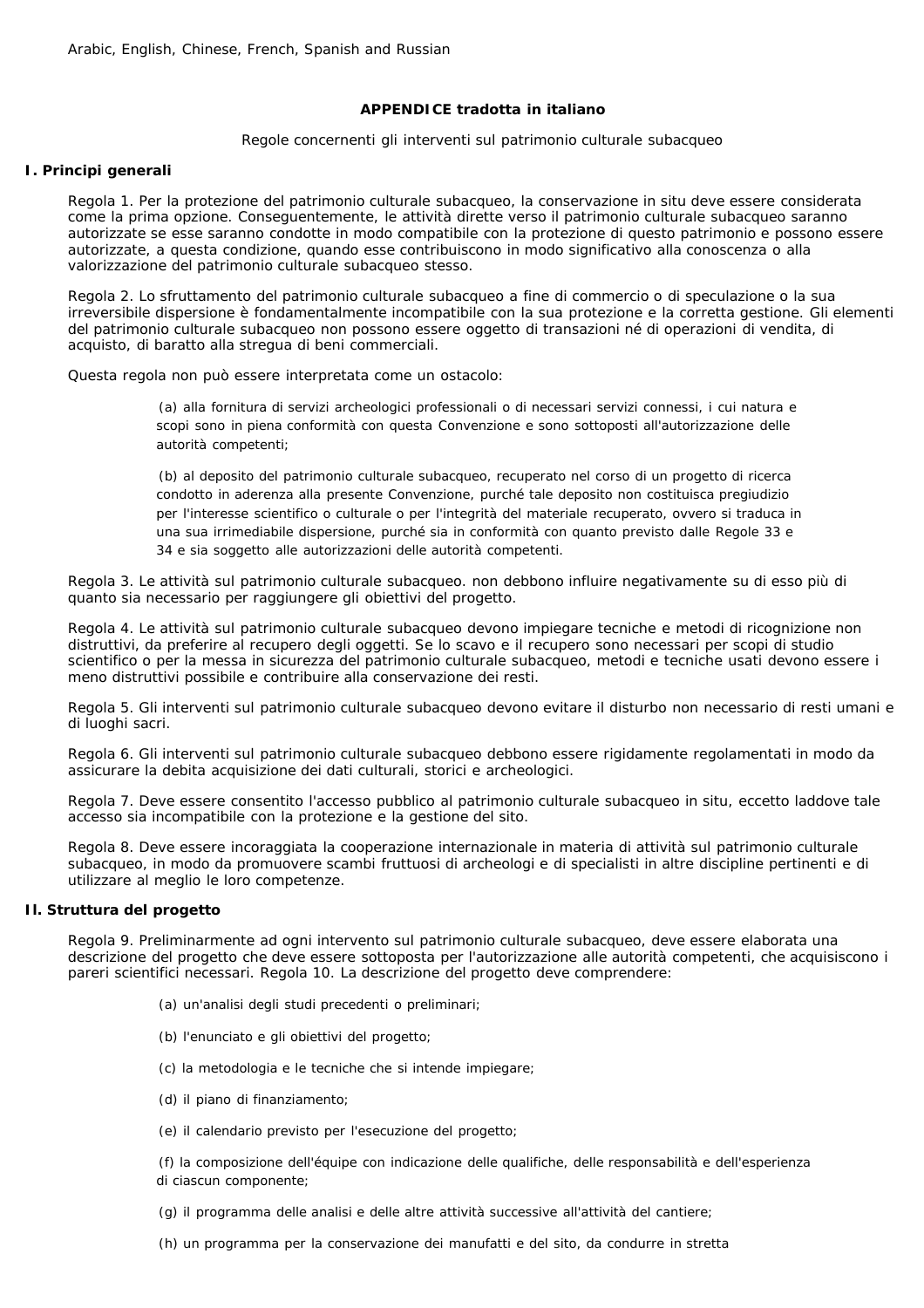collaborazione con le autorità competenti;

- (i) le strategie per la gestione e la protezione del sito per l'intera durata del progetto;
- (j) un programma di documentazione;
- (k) un piano di sicurezza;
- (I) un piano ambientale;
- (m) accordi per collaborazioni con musei e altre istituzioni, in particolare scientifiche;
- (n) la preparazione di relazioni;
- (o) il deposito degli archivi di scavo, incluso il patrimonio culturale subacqueo recuperato e
- (p) un programma di pubblicazione.

Regola 11. Le attività dirette al patrimonio culturale subacqueo. devono essere condotte in conformità con il progetto approvato dalle autorità competenti.

Regola 12. Dove si presentino scoperte inattese o cambiamenti nelle circostanze, il progetto dovrà essere rivisto e corretto con l'approvazione delle autorità competenti.

Regola 13. Nei casi di urgenza o di scoperta fortuita, le attività sul patrimonio culturale subacqueo, comprese le misure per la conservazione o le attività per un periodo di breve durata, in particolare di stabilizzazione del sito, possono essere autorizzate, anche in assenza di un progetto, allo scopo di preservare il patrimonio culturale subacqueo.

# **III. Studi preliminari**

Regola 14. Gli studi preliminari di cui alla Regola 10 (a) dovranno comprendere una valutazione circa la rilevanza e la vulnerabilità del e del contesto ambientale in cui si trova e l'impatto che avrebbe su di essi il progetto, nonché la potenzialità di ottenere i dati che gli obiettivi del progetto si propongono.

Regola 15. La valutazione dovrà anche includere studi di base sui dati storici e archeologici disponibili, le caratteristiche archeologiche e ambientali del sito, e le conseguenze di ogni eventuale intrusione sulla stabilità a lungo termine del patrimonio culturale subacqueo interessato dalle attività.

# **IV. Obiettivi, metodologia e tecniche del progetto**

Regola 16. La metodologia dovrà conformarsi agli obiettivi del progetto, e le tecniche impiegate dovranno essere le meno intrusive possibili.

# **V. Finanziamento**

Regola 17. Eccetto in casi dove vi sia urgenza di tutelare il patrimonio culturale subacqueo, dovrà essere assicurata una base di finanziamento adeguata preliminarmente ad ogni attività, sufficiente per completare tutte le tappe del progetto, compresa la tutela, la documentazione e la conservazione del materiale archeologico recuperato, nonché la preparazione e la diffusione di relazioni.

Regola 18. La struttura del progetto deve dimostrare che esso potrà essere debitamente finanziato fino al suo completamento, attraverso l'ottenimento, ad esempio, di un'obbligazione.

Regola 19. La descrizione del progetto deve comprendere un piano di emergenza che assicuri la conservazione del patrimonio culturale subacqueo e la relativa documentazione nel caso che il finanziamento previsto venga interrotto.

# **VI. Durata del progetto - Calendario**

Regola 20. Prima di ogni intervento, deve essere stabilito un programma adeguato per assicurare il completamento di tutte le tappe del progetto, compresa la tutela, la documentazione e la conservazione del patrimonio culturale subacqueo recuperato, compresi l'elaborazione e la divulgazione delle relazioni.

Regola 21. Il progetto deve comprendere un piano di emergenza che assicuri la conservazione del patrimonio culturale subacqueo e renda possibile la documentazione in caso di interruzione o conclusione anticipata del progetto.

# **VII. Competenze e qualifiche professionali**

Regola 22. Le attività sul patrimonio culturale subacqueo possono essere condotte solamente sotto la direzione e il controllo, e nella costante presenza, di un archeologo subacqueo qualificato con competenza scientifica idonea alla natura del progetto.

Regola 23. Tutti i componenti dell'équipe incaricata del progetto debbono possedere qualifiche professionali ed una comprovata competenza in rapporto al loro incarico.

# **VIII. Conservazione e gestione del sito**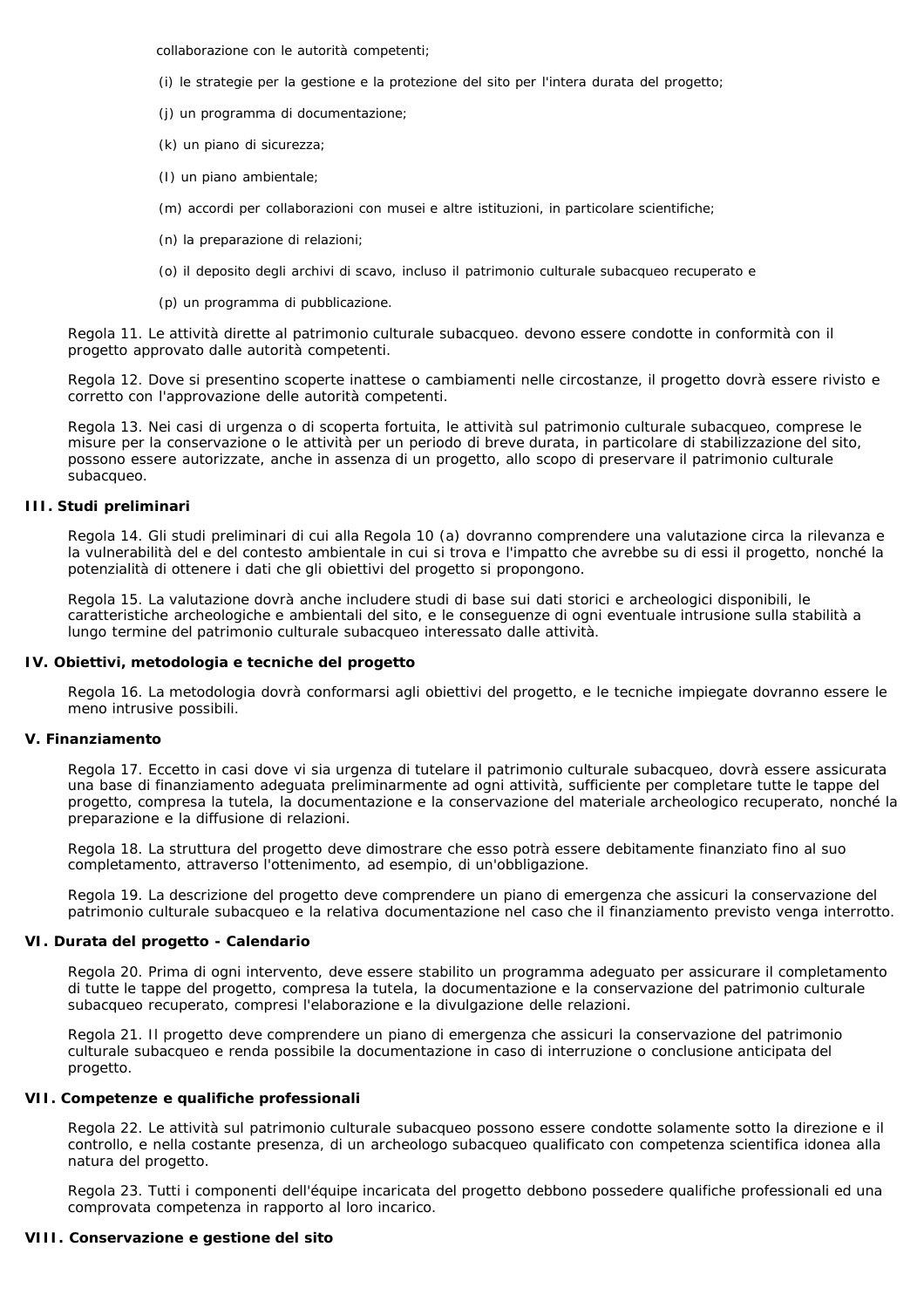Regola 24. Il programma di conservazione deve provvedere al trattamento dei resti archeologici durante l'intervento sul patrimonio culturale subacqueo, nel corso del trasporto e a lungo termine. La conservazione deve essere condotta secondo gli standard professionali correnti.

Regola 25. Il programma di gestione del sito deve prevedere la protezione e la gestione in situ del patrimonio culturale subacqueo, sia durante che dopo il termine del cantiere. Il programma deve comprendere informazione pubblica, un ragionevole stanziamento per la stabilizzazione del sito, la sorveglianza e la protezione contro le manomissioni.

# **IX. Documentazione**

Regola 26. Il programma di documentazione deve prevedere La documentazione dettagliata degli interventi sul patrimonio culturale subacqueo, ivi compreso un rapporto delle attività, rispondente agli standard professionali correnti di documentazione archeologica.

Regola 27. La documentazione deve comprendere almeno un inventano dettagliato del sito, che includa l'indicazione della provenienza degli elementi del patrimonio culturale subacqueo rimossi o recuperati nel corso delle attività, il taccuino di cantiere, le planimetrie, i disegni, le sezioni oltre a fotografie o a riprese con altri mezzi.

# **X. Sicurezza**

Regola 28. Deve essere preparato un piano di sicurezza adeguato ad assicurare l'incolumità e il benessere dei componenti del progetto e di terzi; esso deve essere conforme ad ogni prescrizione normativa e professionale in vigore.

# **XI. Ambiente**

Regola 29. Deve essere elaborata una strategia ambientale adeguata per impedire che il fondo e la vita marina siano eccessivamente disturbati.

# **XII. Relazioni**

Regola 30. Debbono essere rese disponibili relazioni, sia interinali sia finali, coerentemente al calendario di lavoro espresso nel progetto, e depositate in archivi pubblici pertinenti.

# Regola 31. Le relazioni dovranno comprendere:

- (a) una descrizione degli obiettivi;
- (b) una descrizione dei metodi e delle tecniche impiegati;
- (c) un rapporto sui risultati conseguiti;
- (d) la documentazione grafica e fotografica essenziale su tutte le fasi dell'intervento;
- (e) delle raccomandazioni sulla tutela e la conservazione dei reperti recuperati e del sito;
- (f) delle raccomandazioni relative ad attività future.

# **XIII. Gestione degli archivi del progetto**

Regola 32. Le modalità per la gestione degli archivi del progetto devono essere stabilite prima di intraprendere qualsiasi intervento, e devono essere previste nella struttura del progetto.

Regola 33. Gli archivi del progetto, compresi ogni elemento del patrimonio culturale subacqueo recuperato e una copia di tutta la documentazione di supporto, devono essere, per quanto possibile, mantenuti indivisi e intatti sotto forma di raccolta, in modo da renderli disponibili per l'accesso pubblico e professionale nonché di assicurare la conservazione degli archivi stessi. Ciò deve essere realizzato il più rapidamente possibile e in ogni caso non più tardi di dieci anni dal completamento del progetto, per quanto è compatibile con la conservazione del patrimonio culturale subacqueo.

Regola 34. Gli archivi del progetto debbono essere gestiti secondo gli standard professionali internazionali, e sottoposti all'approvazione delle autorità competenti.

# **XIV. Divulgazione**

Regola 35. Debbono essere previste nel progetto, per quanto possibile, azioni di informazione e di divulgazione al grande pubblico dei risultati.

Regola 36. Una sintesi finale del progetto deve essere:

(a) resa pubblica non appena possibile, tenendo conto della complessità del progetto e del carattere di riservatezza e di delicatezza dell'informazione;

(b) depositata in archivi pubblici pertinenti.